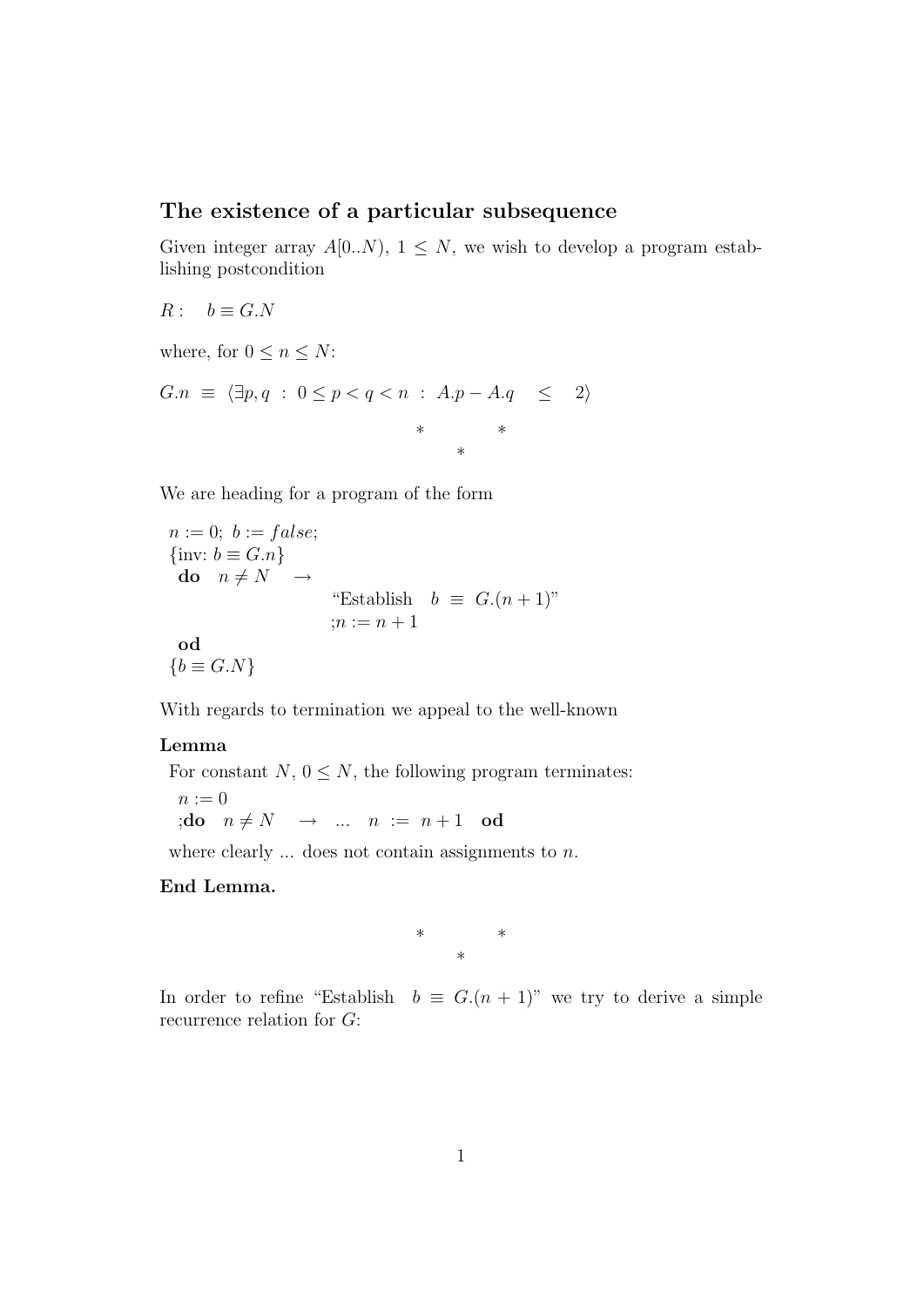$$
G.(n + 1)
$$
\n
$$
= \{ G \}
$$
\n
$$
\langle \exists p, q : 0 \le p < q < n + 1 : A.p - A.q \le 2 \rangle
$$
\n
$$
= \{ \text{split of } q = n \}
$$
\n
$$
\langle \exists p, q : 0 \le p < q < n : A.p - A.q \le 2 \rangle \lor \langle \exists p : 0 \le p < n : A.p - A.n \le 2 \rangle
$$
\n
$$
= \{ G \}
$$
\n
$$
G.n \lor \langle \exists p : 0 \le p < n : A.p - A.n \le 2 \rangle
$$
\n
$$
= \{ \text{see sidebar calculation } \}
$$
\n
$$
G.n \lor \langle \downarrow p : 0 \le p < n : A.p \rangle - A.n \le 2
$$
\n
$$
= \{ \text{introducing } H.n = \langle \downarrow p : 0 \le p < n : A.p \rangle \}
$$
\n
$$
G.n \lor H.n - A.n \le 2
$$

We strengthen the invariant with

$$
c = H.n
$$

and hence find for "Establish  $b \equiv G.(n + 1)$ "

 $b$  := b  $\vee$   $c - A.n \leq 2;$ "Establish  $c = H.(n + 1)$ ".

## Sidebar calculation

$$
\langle \exists p : 0 \le p < n : A.p - A.n \le 2 \rangle
$$
\n
$$
= \{ \text{lattice theory } \}
$$
\n
$$
\langle \downarrow p : 0 \le p < n : A.p - A.n \rangle \le 2
$$
\n
$$
= \{ + \text{over } \downarrow \}
$$
\n
$$
\langle \downarrow p : 0 \le p < n : A.p \rangle - A.n \le 2
$$

End of Sidebar calculation.

$$
\begin{matrix} * \\ * \end{matrix}
$$

With the observations

 $G.0 \equiv false$